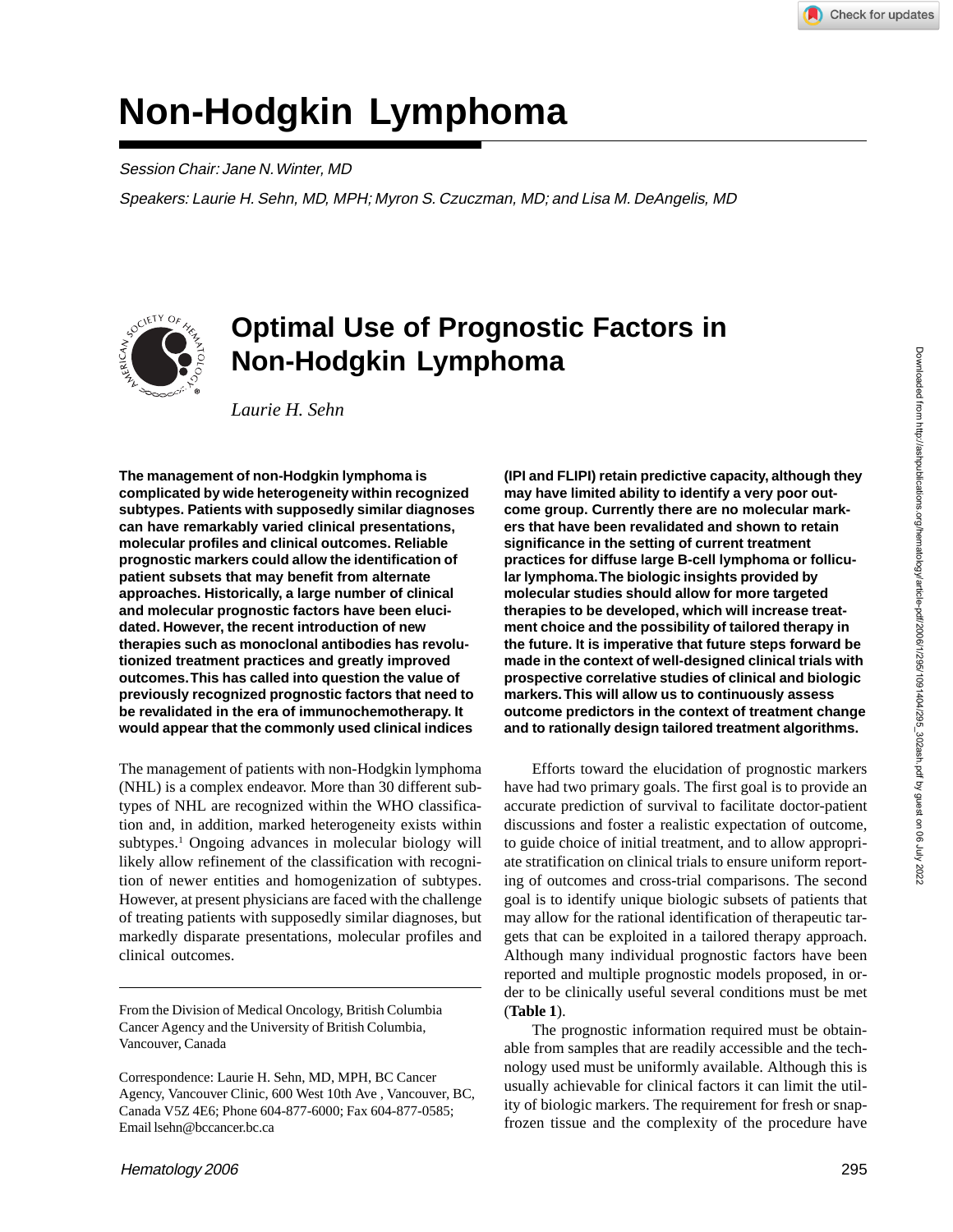**Table 1. Criteria for clinical utility of prognostic markers or models.**

- Test sample is readily accessible
- Uniformly available technology
- Standardized methodology
- Reproducible
- Independent from other recognized prognostic markers
- Predicts a wide range of clinical outcomes or characterizes a molecular profile that would benefit from a specific targeted therapy
- Validated prospectively in an independent patient population treated with current standard of care
- Alternate treatments available

constrained the use of techniques such as gene expression profiling or PCR-based approaches reliant on RNA samples, whereas techniques based on immunohistochemistry have wider applicability for routine patient care. Standardization of methodology with accepted criteria defining cutoff values that are reproducible is essential for a test to be universally applied. The marker should provide prognostic information that is independent from other recognized factors. The range of outcomes predicted must be sufficiently wide to justify modification of treatment or the marker should characterize a molecular profile that would benefit from a specific targeted therapy. The relevance of the proposed prognostic marker or model must be prospectively validated in an independent population of patients treated with the current standard of care. Finally, alternative treatment approaches must be available.

It is important to recognize that risk assessment is a moving target. Introduction of new therapies can significantly alter the relevance of previously recognized prognostic factors by virtue of their mechanism of action. Therefore, clinical progress necessitates reevaluation of existing prognostic markers and models to ensure their continued applicability. The current review will focus on the two most common subtypes of NHL, diffuse large B-cell lymphoma (DLBCL) and follicular lymphoma (FL), and explore the utility of recognized prognostic factors in the current climate of treatment change.

#### **Diffuse Large B-Cell Lymphoma**

DLBCL is the most common subtype of NHL, accounting for approximately 30% of all newly diagnosed cases and more than 80% of aggressive lymphomas.<sup>1</sup> DLBCL represents a heterogeneous entity. Multiple morphologic variants are recognized within the WHO classification, a variety of molecular and genetic abnormalities are variably present, and patients exhibit a wide range of clinical presentations and outcomes. The CHOP (cyclophosphamide, doxorubicin, vincristine and prednisone) chemotherapy regimen has been the mainstay of therapy for several decades, since attempts to improve outcomes with more intensive chemotherapy failed to show additional benefit.

The era of monoclonal antibodies has transformed treatment practices for aggressive lymphoma. The Groupe d'Etude de Lymphome d'Adultes (GELA) reported the first randomized controlled trial demonstrating the benefit of adding rituximab, a chimeric IgG1 monoclonal antibody targeting CD20, to CHOP chemotherapy (R-CHOP) for the treatment of elderly patients (age  $\geq 60$  years) with newly diagnosed DLBCL. A 5-year update of this trial demonstrates that the benefit seen with the addition of rituximab has been maintained over time, indicating an improvement in the cure rate for this patient population (5-y OS 58% vs  $45\%, P = 0.0073$ .<sup>2</sup>

Three additional randomized controlled trials have confirmed this benefit in select groups of patients with DLBCL. The US Intergroup trial<sup>3</sup> and the RICOVER-60 trial<sup>4</sup> evaluated the use of rituximab and chemotherapy in elderly patients, while the MInT trial<sup>5</sup> investigated its use in young patients (age  $\leq 60$  years) with a good prognostic profile. Results of a population-based study further demonstrated the value of the addition of rituximab to chemotherapy in an unselected population of patients with DLBCL in the province of British Columbia.<sup>6</sup>

Although the adoption of R-CHOP as the new standard of care has led to improved outcomes for this curable lymphoma, patients who fail first-line therapy continue to pose a difficult challenge. Despite our improved understanding of the diversity of DLBCL and increased number of treatment options, most clinicians continue to treat this entity with a single management strategy. The question of whether reliable prognostic markers exist and should be used to guide treatment choice deserves consideration.

#### *Clinical prognostic factors in DLBCL*

The International Prognostic Index (IPI) has become the primary clinical tool used to predict outcome for patients with aggressive NHL.<sup>7</sup> Based on the number of negative prognostic features present at the time of diagnosis (age > 60 years, stage III/IV disease, elevated lactate dehydrogenase (LDH) level, Eastern Cooperative Oncology Group (ECOG) performance status  $\geq 2$ , more than one extranodal site of disease), four discrete outcome groups were identified with a 5-year overall survival ranging from 26% to 73%.

The clinical trials testing R-CHOP have yielded limited information regarding the utility of clinical prognostic factors in patients with DLBCL treated with immunochemotherapy. The prediction of outcome following R-CHOP is complicated by the fact that the benefit of rituximab may not be equally translated across all patient subgroups. In the GELA trial, when patients were stratified according to the age-adjusted IPI (aaIPI), low-risk patients seemed to experience a greater benefit from the addition of rituximab than high-risk patients.2

A multivariate analysis of base-line prognostic factors in the GELA trial found an elevated beta<sub>2</sub>-microglobulin level (more than 3 mg/L) and the presence of more than one extranodal site of disease to be negative prognostic factors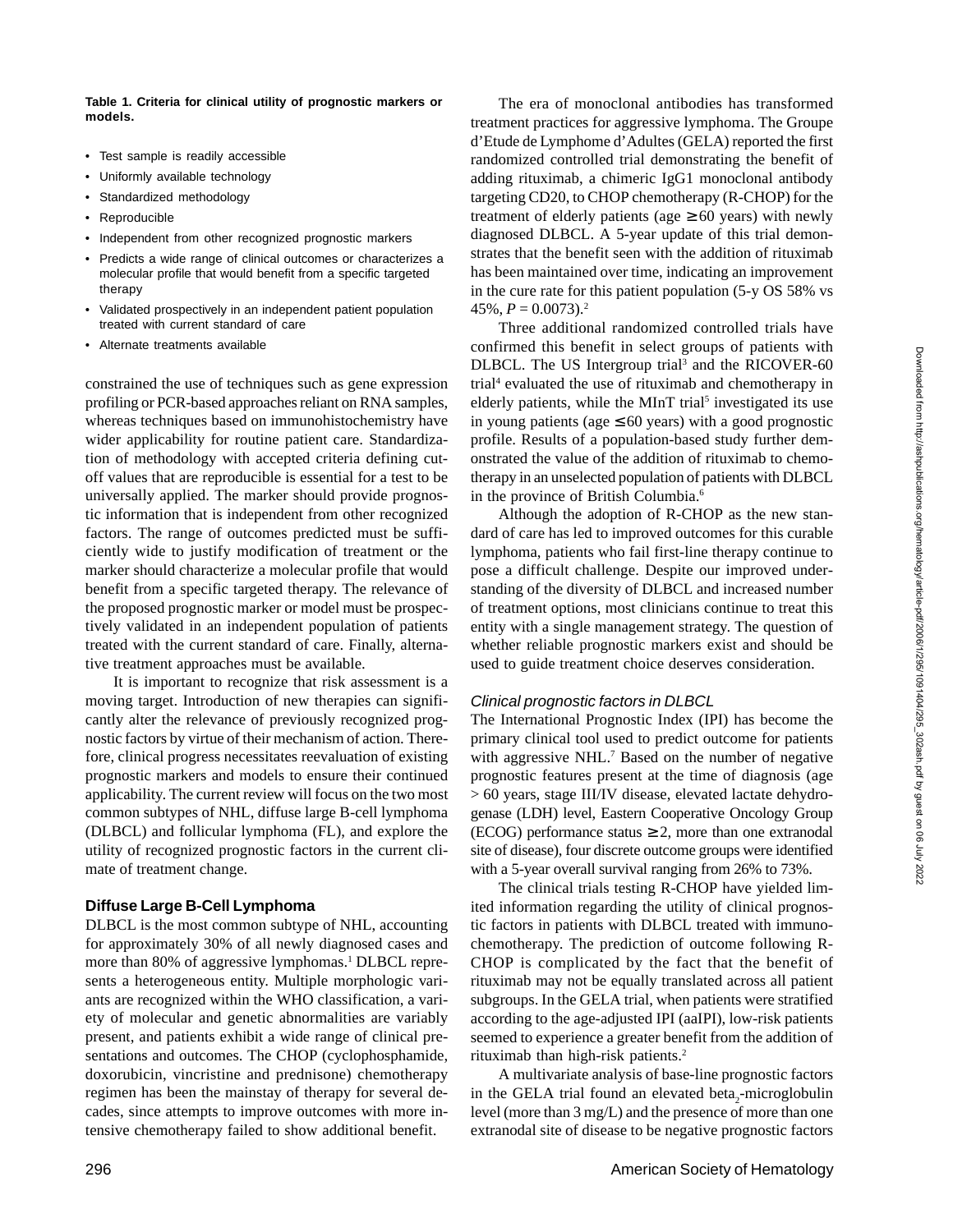in terms of overall survival.<sup>2</sup> The MInT trial found bulky disease and the presence of at least one aaIPI factor to be predictive of event-free survival (EFS) on multivariate analysis.<sup>5</sup> Using these two predictors, patients could be separated into a favorable group (non-bulky,  $a\text{aIPI} = 0$ ) that had a significantly better 3-year EFS than the unfavorable group (bulky, aaIPI = 1, or both) (89% vs  $76\%$ ,  $P = 0.016$ ), but the difference in 3-year overall survival was not significant  $(98\% \text{ vs } 91\%, P = 0.08).$ 

The clinical information derived from the randomized controlled trials does not distinguish a group with sufficiently poor outcome to warrant treatment stratification. Since these trials were confined to select subpopulations (either elderly or young patients with a favorable prognosis), the utility of the IPI in the era of immunochemotherapy could not be determined. To assess the applicability of the IPI, we performed a retrospective analysis of an unselected population of patients with newly diagnosed DLBCL treated with R-CHOP in the province of British Columbia.<sup>8</sup> Using the Lymphoid Cancer Database of the BC Cancer Agency, we identified 365 patients with a median age of 61 years. Although the IPI remains predictive in patients treated with R-CHOP, it no longer distinguishes four outcome groups (**Table 2**). Redistribution of the IPI factors into a Revised IPI (R-IPI) provides a more accurate prediction of outcome and distinguishes three separate outcome groups with 4-year overall survival ranging from 55% to 94%. Although the R-IPI allows identification of a poor outcome group, the IPI factors can no longer be used to identify a group of patients with less than a 50% chance of survival. These results should be validated prospectively in an independent patient population.

### *Molecular prognostic markers in DLBCL*

The heterogeneity of DLBCL is highlighted by the variable expression of a variety of molecular aberrations, some of which have been shown to be predictive of outcome. A full examination of all biologic markers reported to be prognostic in patients with DLBCL is beyond the scope of this

**Table 2. Outcome according to International Prognostic Index (IPI) factors in 365 patients treated with R-CHOP in British Columbia.**

| <b>Risk</b><br>Group       | #<br><b>Factors</b> | %<br><b>Patients</b> | 4-year<br><b>PFS (%)</b> | 4-year<br>OS (%) |  |
|----------------------------|---------------------|----------------------|--------------------------|------------------|--|
| <b>Standard IPI</b>        |                     |                      |                          |                  |  |
| Low                        | 0,1                 | 28                   | 85                       | 82               |  |
| Low-Intermed               | 2                   | 27                   | 80                       | 81               |  |
| High-Intermed              | 3                   | 21                   | 57                       | 49               |  |
| High                       | 4,5                 | 24                   | 51                       | 59               |  |
| <b>Revised IPI (R-IPI)</b> |                     |                      |                          |                  |  |
| Very Good                  | 0                   | 10                   | 94                       | 94               |  |
| Good                       | 1,2                 | 45                   | 80                       | 79               |  |
| Poor                       | 3,4,5               | 45                   | 53                       | 55               |  |

\*updated from Sehn<sup>8</sup>

manuscript. However, several excellent reviews have been recently published.9-11 **Table 3** lists some of the molecular prognostic markers reported in DLBCL.

Although studies of individual biomarkers have improved our understanding of the pathogenesis of DLBCL, many studies have yielded conflicting results. Reasons for these discrepancies include the retrospective nature of most studies, small patient sample size, lack of uniformity in technique and failure to control for other simultaneous biologic processes that may be confounding outcomes. Importantly, these markers need to be revalidated in patients who have been treated with immunochemotherapy.

Bcl-2 is an anti-apoptotic protein that is important in normal B-cell development and differentiation. Bcl-2 overexpression has been reported in approximately 40-60%

#### **Table 3. Molecular prognostic markers in diffuse large Bcell lymphoma.**

| Prognostic<br><b>Marker</b>      | Effect on<br>Outcome | <b>Mechanism</b>              |
|----------------------------------|----------------------|-------------------------------|
| Bcl-2                            | Unfavorable          | Anti-apoptosis                |
| Bcl-6                            | Favorable            | Transcriptional repressor     |
| $CD-10$                          | Favorable?           | Neutral endopeptidase         |
| $CD-5$                           | Unfavorable?         | <b>B-cell differentiation</b> |
| <b>HGAL</b>                      | Favorable            | Germinal center phenotype     |
| FOXP1                            | Unfavorable          | Transcription factor          |
| MUM <sub>1</sub>                 | Unfavorable          | Transcription factor          |
| Mutation p53                     | Unfavorable          | Cell cycle regulation         |
| Cyclin D2/D3                     | Unfavorable          | Cell cycle regulation         |
| Skp2                             | Unfavorable          | Cell cycle progression        |
| Survivin                         | Unfavorable          | Anti-apoptosis                |
| $PKC-B$                          | Unfavorable          | B-cell signaling              |
| $CD-21$                          | Favorable            | <b>B-cell differentiation</b> |
| low ICAM-1                       | Unfavorable          | Lymphocyte trafficking        |
| sICAM-1                          | Unfavorable          | Lymphocyte trafficking        |
| Endostatin                       | Unfavorable          | Angiogenesis                  |
| sVEGF                            | Unfavorable          | Angiogenesis                  |
| MMP-9                            | Unfavorable          | Promotes metastases           |
| Caspase 8 inhibition Favorable   |                      | Apoptosis signaling           |
| Caspase 9 inhibition Unfavorable |                      | Apoptosis signaling           |
| nm23-H1                          | Unfavorable          | <b>B-cell differentiation</b> |
| $sIL-10$                         | Unfavorable          | Immune response<br>regulator  |
| loss MHC class II                | Unfavorable          | Immune surveillance           |
| <b>GCB versus ABC</b>            | Variable             | Molecular subtype             |

\*Table modified from Lossos<sup>9</sup>, Gascoyne<sup>11</sup> (refer for full list of references)

Abbreviations: HGAL, human germinal center associated lymphoma; Skp2, s-phase kinase-associated protein 2; ICAM-1, intracellular adhesion molecule-1;,sICAM-1, soluble ICAM-1; sVEGF serum vascular endothelial growth factor; MMP-9, matrix metalloproteinase-9; sIL-10, serum IL-10; MHC, major histocompatibility complex; GCB, germinal center B-cell like; ABC, activated B-cell like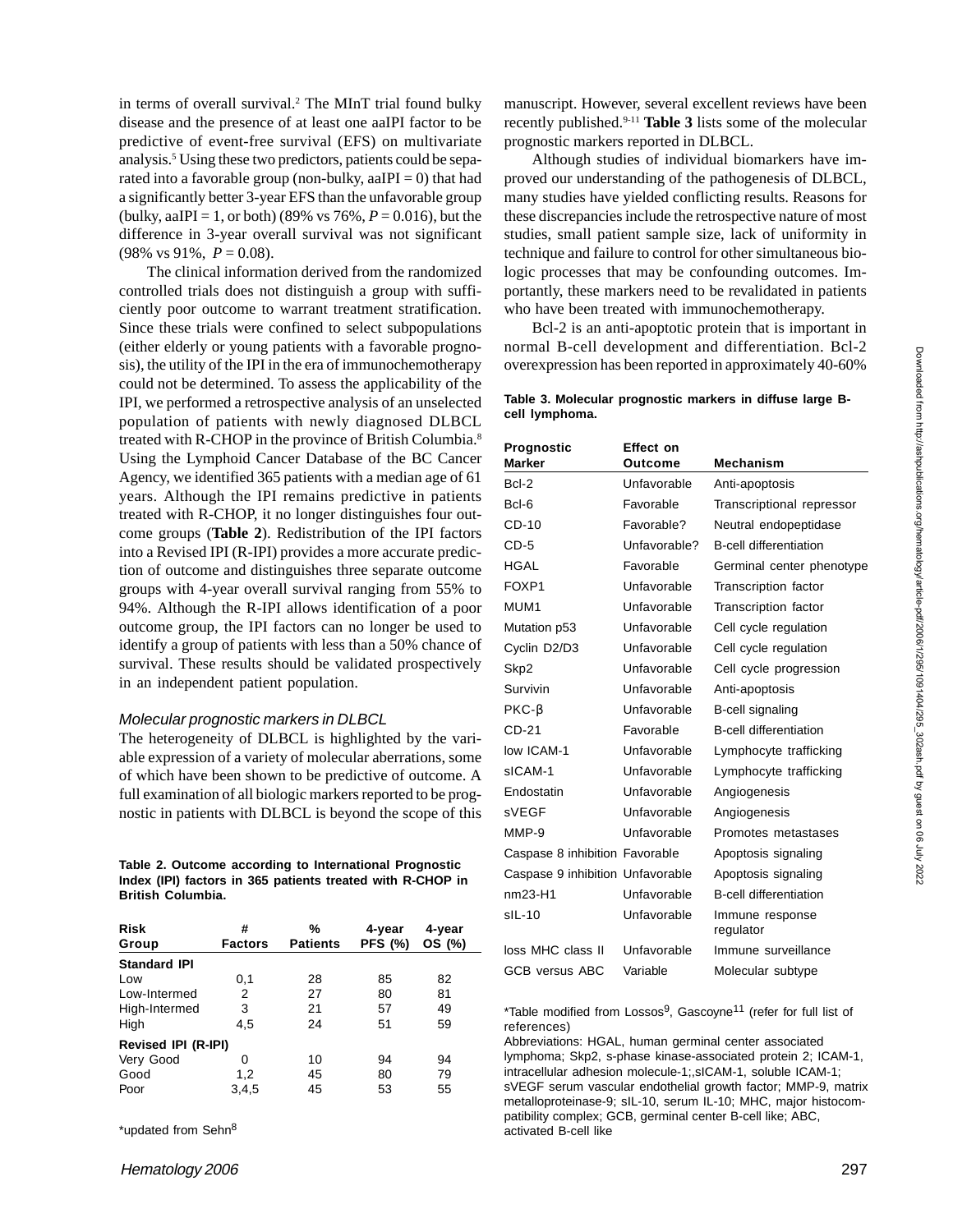of patients with DLBCL and has been associated with poorer survival. *In vitro* studies have shown that rituximab induces downregulation of Bcl-2 protein expression and by this mechanism may abrogate resistance to chemotherapy. The significance of Bcl-2 overexpression was reevaluated in patients treated with R-CHOP in the GELA trial.<sup>12</sup> In contrast to patients treated with CHOP alone, no correlation between Bcl-2 overexpression and survival was seen in patients treated with R-CHOP, implying that the addition of rituximab had overcome its negative influence. Other investigators have also reported that the addition of rituximab to chemotherapy has eliminated the prognostic significance of Bcl-2 overexpression in DLBCL.<sup>13,14</sup>

Bcl-6 protein expression, a marker of germinal center derivation, has been shown to predict for a favorable outcome in DLBCL. A prospective correlative study performed in conjunction with the US Intergroup Trial examined the prognostic value of Bcl-6 protein expression in patients treated with R-CHOP.<sup>15</sup> In patients treated with CHOP, outcomes were superior for Bcl-6 positive patients relative to Bcl-6 negative patients. Whereas, outcomes for patients treated with R-CHOP were not influenced by Bcl-6 status. The addition of rituximab to CHOP appears to have eliminated the prognostic significance of Bcl-6 protein expression in patients with DLBCL.

# *Gene expression profiling in DLBCL*

Gene expression profiling studies have attempted to characterize the specific aberrations in tumor cells by measuring the differences in mRNA expression on a genome-wide scale. These studies have confirmed that molecularly distinct subgroups exist within DLBCL and have distinct outcomes after treatment with anthracycline-based chemotherapy.16-19 At least two major subtypes have been identified, one with a gene expression profile similar to normal germinal center B-cells (GCB) and the other mimicking activated peripheral blood B-cells (ABC).<sup>16,17</sup> Patients with the GCB profile have a significantly better overall survival independent of IPI score after treatment with CHOP-type regimens (5-y OS 60% vs 35%, *P* < 0.001).17

Due to lack of a standardized commercially available test and the requirement for fresh or snap-frozen tissue specimens, gene expression profiling is not yet a practical tool for risk assessment in routine patient care. Several investigators have used the information derived from gene array studies to create prediction models based on more amenable techniques such as immunohistochemistry or PCRbased methods.20-23 Hans and colleagues used three markers (CD10, BCL6, and MUM1) to assign patients to GCB versus non-GCB categories and demonstrated a better correlation with outcome than predicted by gene array.<sup>21</sup> However, in a similar study by Colomo and colleagues no association with outcome was observed.<sup>20</sup> Using PCR techniques, Lossos and colleagues evaluated 36 genes found to be predictive of outcome in gene array studies and created a prediction model from the six candidates found to be most influential (LMO2, BCL6, FN1, CCND2, SCYA3 and BCL2) yielding three independent risk groups.<sup>23</sup>

The predictive value of gene expression profiling and the models noted above must be reevaluated in patients treated with R-CHOP. Rituximab has been shown to selectively improve outcomes in Bcl-6 negative patients,<sup>15</sup> and therefore should preferentially benefit the ABC subgroup. In an interesting recent report, Bcl-2 protein expression has been shown to be a negative predictor of outcome in the ABC subgroup, but not the GCB subgroup.<sup>24</sup> Since rituximab has been shown to ameliorate the negative prognostic impact of Bcl-2 overexpression, this may also preferentially benefit the ABC group and may eliminate the difference in outcome previously noted between GCB and ABC subtypes.

#### *PET scanning as a prognostic indicator in DLBCL*

Fluorine-18-fluorodeoxyglucose (18FDG) positron emission tomography (PET) scanning is a more sensitive and specific imaging modality than CT scanning for aggressive NHL. Early restaging PET scans (early PET) performed after one to four cycles of therapy have been shown to be predictive of outcome.25-27 In a prospective trial, Spaepen and colleagues assessed the utility of early PET performed after 3-4 cycles of doxorubicin-based chemotherapy in 70 patients with aggressive NHL.<sup>25</sup> None of the 33 patients with a positive early PET achieved a durable remission, whereas 84% of patients with a negative early PET remain in remission.

Haioun and colleagues assessed the utility of early PET scanning following two cycles of anthracycline-based chemotherapy (associated with rituximab in 41%) in 90 patients with aggressive NHL.<sup>27</sup> The 2-year EFS (82% vs 43%, *P* < 0.001) and 2-year overall survival (90% vs 61%,  $P = 0.006$ ) were significantly better in patients who were PET negative compared with PET positive, respectively, and PET was a stronger predictor than the IPI. These same investigators compared the prognostic value of early PET scanning with phenotypic profile (GCB versus non-GCB) obtained by immunohistochemistry.28 While the value of early PET scanning was confirmed, no prognostic value of phenotype was seen.

More studies are required to explore the optimal use of early PET scanning in DLBCL. Appropriate timing must be established, since PET scans performed too early might lead to premature abandonment of curative therapy. The timing with respect to chemotherapy administration must also be established since treatment-related effects may lead to falsely positive results. Given its potential predictive power and its apparent independence from the treatment selected, early PET scanning will likely become one of the predominant prognostic tools used to guide treatment decisions in DLBCL in the future.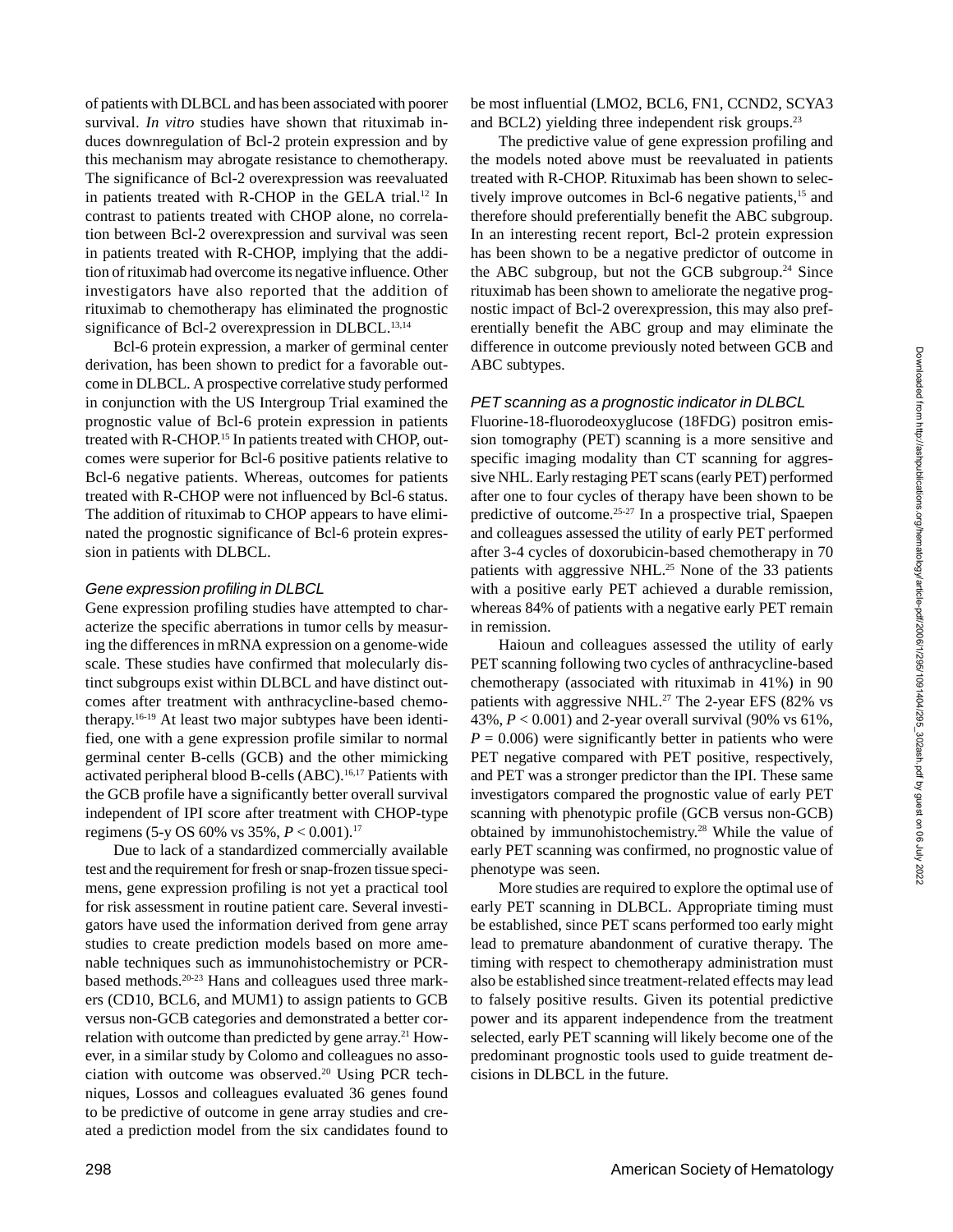# *Are there useful prognostic markers in DLBCL?*

The addition of rituximab to CHOP chemotherapy has resulted in a marked improvement in outcome and has altered what was previously understood regarding risk assessment in DLBCL. The IPI (or R-IPI) remains a useful tool for outcome prediction, but no longer distinguishes a subgroup of patients with less than a 50% chance of survival. Given the excellent outcomes seen, care must be taken not to inappropriately deviate from established curative therapy or to add needless toxicity. Currently, in the era of R-CHOP there are no molecular markers validated to be predictive of outcome for DLBCL. Previously recognized molecular markers need to be reassessed, since several markers have already been shown to no longer be prognostic. Early PET scanning promises to be a valuable tool which will allow patients to be treated with standard therapy initially and selectively switched to alternate therapy if poor response is demonstrated, but requires further evaluation.

### **Follicular Lymphoma**

Follicular lymphoma (FL) is the second most common lymphoma, representing approximately 70% of all indolent lymphomas and 22% of all new cases of NHL.<sup>1</sup> Most patients present with advanced-stage disease at diagnosis and cannot be cured by conventional therapy. Median survival is 8-10 years, but marked heterogeneity in outcome is observed. While some patients with slow-growing disease can be followed for decades without need for treatment, other patients exhibit a rapid disease course requiring early intervention. Transformation to aggressive lymphoma occurs at a rate of 3% per year and generally portends a poor prognosis.<sup>29</sup>

There is no universally accepted standard front-line therapy for FL. A broad range of therapeutic options is available and historical studies have not shown a survival benefit of one regimen over another. Recently, several randomized controlled trials have confirmed a marked improvement in event-free survival with the addition of rituximab to chemotherapy in previously untreated patients with FL and have suggested a possible benefit in terms of overall survival,30-32 making immunochemotherapy the new standard of care. The availability of newer therapies appears to be changing the natural history of FL.33,34 This has prompted a reevaluation of treatment paradigms and has reopened the debate of whether watch and wait strategies should be abandoned and whether poorer risk patients can be identified that may benefit from alternate approaches.

#### *Clinical prognostic factors in FL*

The Follicular Lymphoma International Prognostic Index (FLIPI) has become a widely used tool for risk assessment of FL.<sup>35</sup> Using five adverse prognostic factors (age  $> 60$ years, Ann Arbor stage III/IV, hemoglobin  $< 120$  g/L,  $> 4$ nodal areas, elevated serum LDH) low, intermediate and high risk groups were identified with 10-year overall survival rates of 71%, 51% and 36%, respectively. A comparison of prognostic indices in FL was recently performed in an independent patient population and confirmed the predictive capacity of the FLIPI.<sup>36</sup> Interestingly, the IPI, which is an easier index to apply, appeared to be as predictive as the FLIPI but identified a slightly lower proportion of patients in the high risk category.

In view of the recent shift to upfront immunochemotherapy, the FLIPI must be revalidated to ensure that it remains predictive and to update expected outcomes. This question has been preliminarily explored by Buske and colleagues who evaluated the prognostic value of the FLIPI in patients treated on a prospective trial of CHOP versus R-CHOP.<sup>37</sup> With a short median follow-up of 20 months, a true assessment of overall survival (the primary endpoint of the FLIPI) was not possible. A significant difference in time-to-treatment failure (TTF) was noted between patients in the high risk group compared with the intermediate and low risk groups (2-year TTF 67% versus 90% and 92%, respectively,  $P = 0.0002$ ), suggesting that the FLIPI may retain its predictive capacity to identify a poorer risk group. However, one limitation of the FLIPI has been its inability to identify a very poor outcome group, since even the high-risk group had a 5-year overall survival of greater than 50%, and this will undoubtedly be even higher in patients receiving rituximab.

#### *Cytologic grade in FL*

Three grades of FL are recognized by the WHO based on the proportion of centroblasts seen in neoplastic follicles. Grade 3 has been further subclassified into grade 3a where centrocytes are still present and grade 3b which contains solid sheets of centroblasts. The correlation of clinical grade to clinical outcome is an unresolved debate. This is in part due to the poor reproducibility of histologic grade among hematopathologists, the low frequency or exclusion of FL grade 3 in many clinical trials, and to variations in treatment practices for the different grades (anthracyclines commonly used for FL grade 3). There is general consensus that FL grades 1 and 2 behave indolently and have similar outcomes, whereas FL grade 3 appears to behave more aggressively. Reports have been conflicting regarding the potential curability of FL grade 3 with anthracycline-based therapy. It has been suggested that FL grade 3a forms part of a spectrum of indolent lymphoma with grades 1 and 2, and grade 3b may be similar to DLBCL,<sup>38</sup> but a recent report of FL patients treated with an anthracyline-based regimen found no difference in outcome between grades 3a and 3b.<sup>39</sup> Within this same paper, the authors further explored the predictive value of diffuse areas within FL grade 3, and concluded that patients with a diffuse component of ≤ 50% had a more favorable outcome than those with a diffuse component of  $> 50\%$ . The relevance of this finding is unclear since the WHO criteria dictates that any area of DLBCL within a FL indicates transformation to an aggressive phase and should be reported as a separate diagnosis. Currently, it is difficult to recommend alternate treatment strategies based on FL grade, but given the molecular simi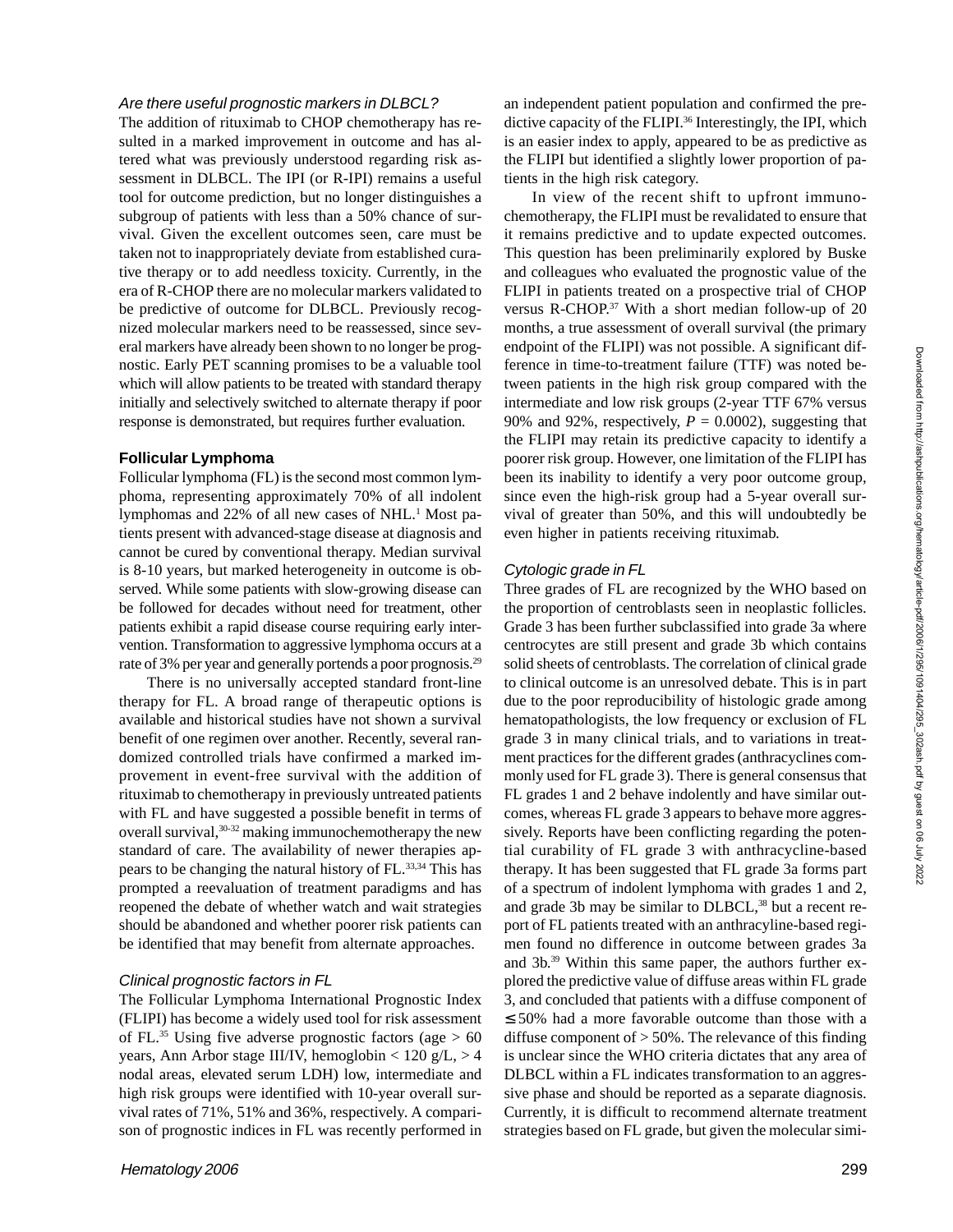larities of FL grade 3b to DLBCL it would seem prudent to treat these patients in keeping with this entity.

## *Molecular prognostic markers in FL*

Several excellent reviews of the biology, molecular pathogenesis and prognostic markers in FL have been recently published, and cannot be presented here in full detail.40-42 **Table 4** lists some of the molecular prognostic markers reported in FL.

The hallmark genetic event in the development of FL is the t(14,18) translocation which juxtaposes the BCL2 oncogene into the IGH heavy chain locus, leading to the constitutive expression of Bcl-2 anti-apoptotic protein. This early molecular event occurs in 85% of FL grades 1 and 2, and although critical for lymphomagenesis is by itself insufficient to produce FL. Follicular lymphoma lacking the t(14,18) translocation does occur and is more commonly seen in FL grade 3, but many of these cases overexpress Bcl-2 protein by alternate mechanisms. The growth advantage provided by the overexpression of Bcl-2 likely allows the acquisition of further genetic events that largely occur as a series of chromosomal gains and losses and can be detected by routine cytogenetics as a heterogeneous collection of complex karyotypes. It is unclear to what extent these random genetic events account for the clinical heterogeneity of the disease. The mean number of alterations is highly variable at diagnosis, with higher

#### **Table 4. Molecular prognostic markers in follicular lymphoma.**

| <b>Prognostic Marker</b>                   | Effect on<br>Outcome | Mechanism                         |
|--------------------------------------------|----------------------|-----------------------------------|
| Chromosomal gains<br>$+7, +12q13-14, +18q$ | Unfavorable          | Dominant oncogenes                |
| Chromosomal losses<br>Del6q, -9p21, -17p13 | Unfavorable          | Loss tumor suppressor<br>gene     |
| BCL-6 translocation                        | Unfavorable          | Genomic instability               |
| Bcl-2 expression                           | Unfavorable          | Anti-apoptotic                    |
| Bcl-6 expression                           | Favorable            | Germinal center<br>phenotype      |
| CD10 expression                            | Favorable            | Germinal center<br>phenotype      |
| PU.1                                       | Favorable            | Germinal center<br>phenotype      |
| Macrophage content                         | Unfavorable          | Modulation by<br>microenvironment |
| MDM2 expression                            | Unfavorable          | Functional p53 loss               |
| $Bcl-X1$                                   | Unfavorable          | Anti-apoptotic                    |
| Cyclin B1                                  | Favorable            | Cell cycle progression            |
| Immune response<br>$(IR-1$ versus $IR-2)$  | Variable             | Modulation by<br>microenvironment |
| 81-gene predictor                          | Variable             | Reflects tumor behavior           |

\*Table modified from Gascoyne<sup>41</sup> (refer for full list of references), additional reference Torlakovic<sup>46</sup>

numbers of alterations tending to correlate with a higher grade of FL. Although the acquisition of various mutations (such as c-myc and loss of p53) have been associated with the development of transformation, the complexity of the FL karyotype at diagnosis does not appear to correlate with the risk of developing subsequent transformation.43 Recurring cytogenetic events that have been noted to correlate with an unfavorable outcome include a variety of chromosomal gains  $(+7, +12q13-14, +18q)$  and chromosomal losses (del6q,  $-9p21$ ,  $-17p13$ ).<sup>41</sup> Translocations involving BCL6 occur infrequently in FL grades 1 and 2, but were noted in 18% of cases of FL grade 3a and 44% of FL grade 3b,<sup>38</sup> and have been shown to correlate with a risk of transformation.<sup>44</sup>

Immunohistochemistry is a valuable tool for the diagnosis of FL, and several studies have correlated the level of expression of various proteins with clinical outcome. The level of expression of MIB-1 (Ki-67) provides a measure of proliferative rate, and has been shown to correlate with FL grade but has limited prognostic significance. Although most patients with FL overexpress Bcl-2 protein, higher levels of expression have been correlated with a worse outcome. In contrast, higher levels of expression of germinal center markers including CD-10, Bcl-6 and PU.1 have been correlated with a favorable outcome.45,46 The presence of more than 15 CD68+ macrophages per high power field has also been shown to predict for a poor outcome.<sup>47</sup>

## *Gene expression profiling in FL*

One of the first gene array studies reported in FL compared the gene expression of purified malignant B-cells to normal germinal center B-cells and noted the differential expression of 65 genes.<sup>48</sup> Although this study provided some insight into the biology of FL, a correlation with outcome was not performed. Moreover, since cells from the microenvironment were intentionally excluded differences in cellular interactions could not be appreciated. FL cells reside within a microenvironment that closely resembles the normal germinal center and are intimately associated with follicular dendritic cells, helper T cells and macrophages. It is believed that interactions between these cells modulate the growth and survival of FL cells.

The importance of this phenomenon has been highlighted by the gene array–based prediction model created by Dave and colleagues.49 Gene expression profiling was performed on whole biopsy specimens from 191 patients with untreated FL. Two signatures of gene expression were identified that best correlated with survival prediction. The "immune-response 1" (IR-1) signature included genes encoding for T-cell markers and genes that are highly expressed in macrophages, and predicted a favorable outcome. The "immune-response 2" (IR-2) signature included genes that are preferentially expressed in macrophages, dendritic cells or both, and predicted an unfavorable outcome. When patients were grouped into quartiles based on their survival-predictor scores which reflected the signature expression levels within their biopsies, the median survivals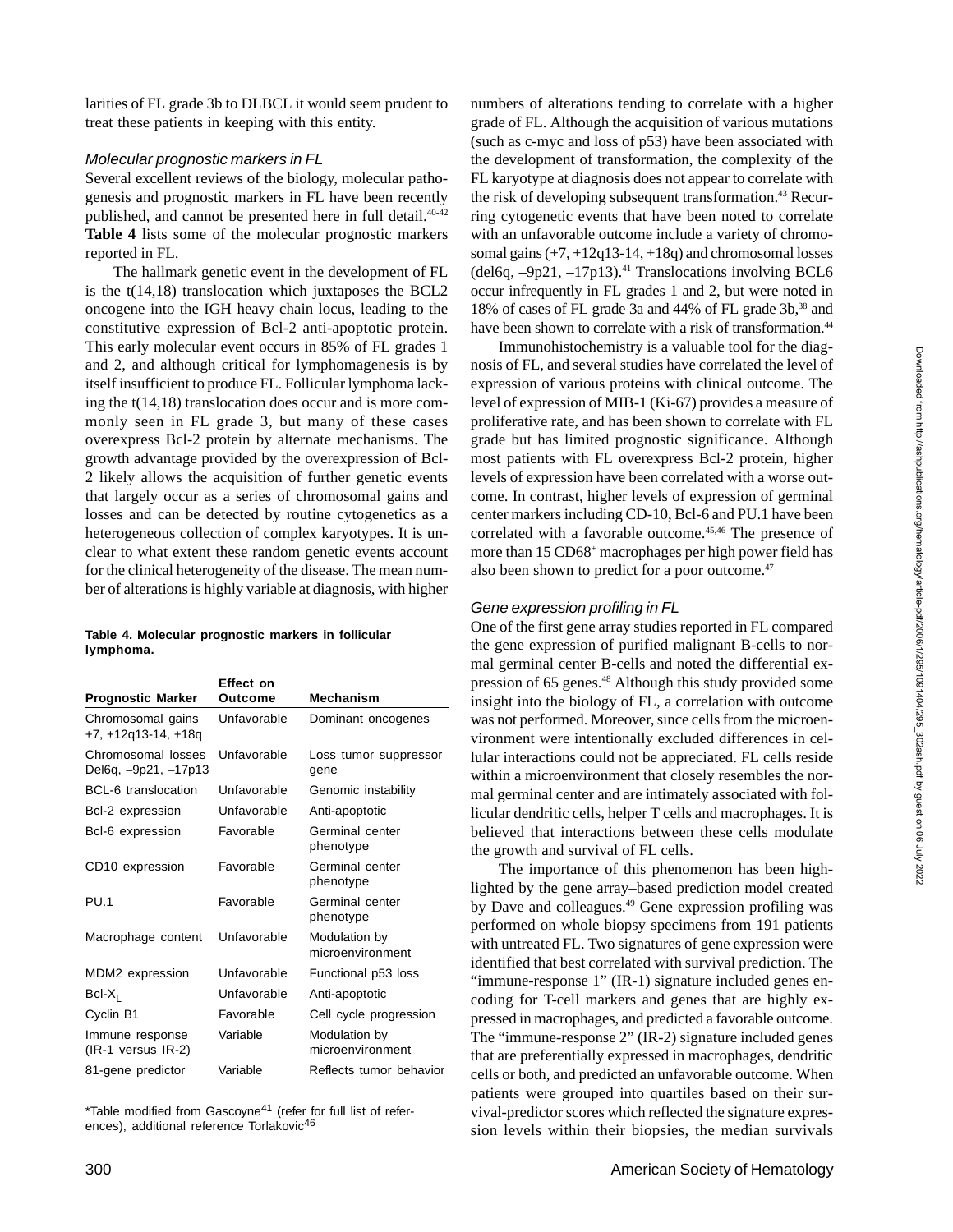ranged from 3.9 years to 13.6 years. The predictive capacity of the gene expression model was independent of the IPI. Interestingly, the gene expression signatures were shown to reflect the biologic characteristics of the nonmalignant cells within the tumor.

In a separate study by Glas and colleagues, whole tissue biopsies from 80 patients with FL were used to develop a gene expression profile of 81 genes that could predict for indolent versus aggressive behavior at diagnosis or relapse.<sup>50</sup> The FL stratification profile contained genes involved in cell cycle control, DNA synthesis, and genes reflecting increased metabolism that were upregulated in the aggressive phase of the disease, as well as genes derived from the reactive infiltrate of T cells and macrophages that were up-regulated in the indolent phase of the disease. The 81-gene profile provided a more accurate prediction of clinical behavior than either histologic grade or the IPI.

# *Are there useful prognostic markers in FL?*

The advent of immunochemotherapy has led to a marked improvement in outcome for FL, but a curative strategy has yet to be identified. Early indications suggest the FLIPI clinical index remains prognostic but may not identify a significantly poor risk group to warrant treatment stratification. Although molecular studies have provided invaluable insights into the biology of FL, if we attempt to apply the criteria for a prognostic marker outlined in **Table 1** to any of the molecular markers for FL listed above, none could be considered clinically useful. In addition, the value of these molecular prognostic markers has not been reevaluated in patients treated with current practices. Therefore, at this time the use of molecular markers for treatment stratification of FL cannot be advocated.

# **Conclusions**

Substantial clinical progress in lymphoma mandates that we reevaluate the clinical and molecular factors predictive of outcome. We have seen that several validated prognostic markers no longer retain significance in the era of immunochemotherapy. It is also possible that markers previously found to be irrelevant may now have prognostic value. The biologic insights provided by molecular studies should allow for more targeted therapies to be developed, which will increase treatment choice and the possibility of tailored therapy in the future. It is imperative that future steps forward be made in the context of well-designed clinical trials with prospective correlative studies of clinical and biologic markers.<sup>51</sup> Results from these studies should be reported with sufficient rigor to allow appropriate interpretation.52 This will enable us to continuously assess outcome predictors in the context of treatment change, and to rationally design tailored treatment algorithms.

#### **References**

- 1. Jaffe ES, Harris NL, Stein H, Vardiman JW eds. World Health Organization Classification of Tumors. Pathology and Genetics of Tumors of Haematopoietic and Lymphoid Tissues. Lyon: IARC Press; 2001.
- 2. Feugier P, Van Hoof A, Sebban C, et al. Long-term results of the R-CHOP study in the treatment of elderly patients with diffuse large B-cell lymphoma: a study by the Groupe d'Etude des Lymphomes de l'Adulte. J Clin Oncol. 2005;23:4117-4126.
- 3. Habermann T, Weller E, Morrison VA, et al. Rituximab-CHOP versus CHOP with or without maintenance rituximab in patients 60 years of age or older with diffuse large B-cell lymphoma (DLBCL): An update. J Clin Oncol. 2006: 3121- 3127.
- 4. Pfreundschuh M, Kloess M, Schmits R, et al. Six, not eight cycles of bi-weekly CHOP with rituximab (R-CHOP-14) is the preferred treatment for elderly patients with diffuse large B-cell lymphoma: Results of the RICOVER-60 trial of the German High-grade Non-Hodgkin Lymphoma Study Group (DSHNHL). Blood. 2005;106:9a.
- 5. Pfreundschuh M, Trumper L, Osterborg A, et al. CHOP-like chemotherapy plus rituximab versus CHOP-like chemotherapy alone in young patients with good-prognosis diffuse large-B-cell lymphoma: a randomised controlled trial by the MabThera International Trial (MInT) Group. Lancet Oncol. 2006;7:379-391.
- 6. Sehn LH, Donaldson J, Chhanabhai M, et al. Introduction of combined CHOP plus rituximab therapy dramatically improved outcome of diffuse large B-cell lymphoma in British Columbia. J Clin Oncol. 2005;23:5027-5033.
- 7. Project TIN-HsLPF. A predictive model for aggressive non-Hodgkin's lymphoma. The International Non-Hodgkin's Lymphoma Prognostic Factors Project. N Engl J Med. 1993;329:987-994.
- 8. Sehn LH, Chhanabhai M, Fitzgerald C, et al. Revised International Prognostic Index (R-IPI) is a better predictor of outcome than the standard IPI for patients with diffuse large B-cell lymphoma (DLBCL) treated with rituximab and CHOP (R-CHOP). Blood. 2005;106:147a.
- 9. Lossos IS, Morgensztern D. Prognostic biomarkers in diffuse large B-cell lymphoma. J Clin Oncol. 2006;24:995- 1007.
- 10. Abramson JS, Shipp MA. Advances in the biology and therapy of diffuse large B-cell lymphoma: moving toward a molecularly targeted approach. Blood. 2005;106:1164-1174.
- 11. Gascoyne RD. Emerging prognostic factors in diffuse large B cell lymphoma. Curr Opin Oncol. 2004;16:436-441.
- 12. Mounier N, Briere J, Gisselbrecht C, et al. Rituximab plus CHOP (R-CHOP) overcomes bcl-2–associated resistance to chemotherapy in elderly patients with diffuse large B-cell lymphoma (DLBCL). Blood. 2003;101:4279-4284.
- 13. Wilson W, Pittaluga S, O'Connor P, et al. Rituximab may overcome BCL-2-associated chemotherapy resistance in untreated DLBCL. Blood. 2001;98:343a.
- 14. Wilson K, Sehn LH, Berry B, et al. CHOP-R therapy overcomes the adverse prognostic influence of BCL-2 expression in DLBCL. Proc Annu Meet Am Soc Clin Oncol. 2004;23:562a.
- 15. Winter JN, Weller EA, Horning SJ, et al. Prognostic significance of Bcl-6 protein expression in DLBCL treated with CHOP or R-CHOP: a prospective correlative study. Blood. 2006;107:4207-4213.
- 16. Alizadeh AA, Eisen MB, Davis RE, et al. Distinct types of diffuse large B-cell lymphoma identified by gene expression profiling. Nature. 2000;403:503-511.
- 17. Rosenwald A, Wright G, Chan WC, et al. The use of molecular profiling to predict survival after chemotherapy for diffuse large-B-cell lymphoma. N Engl J Med.